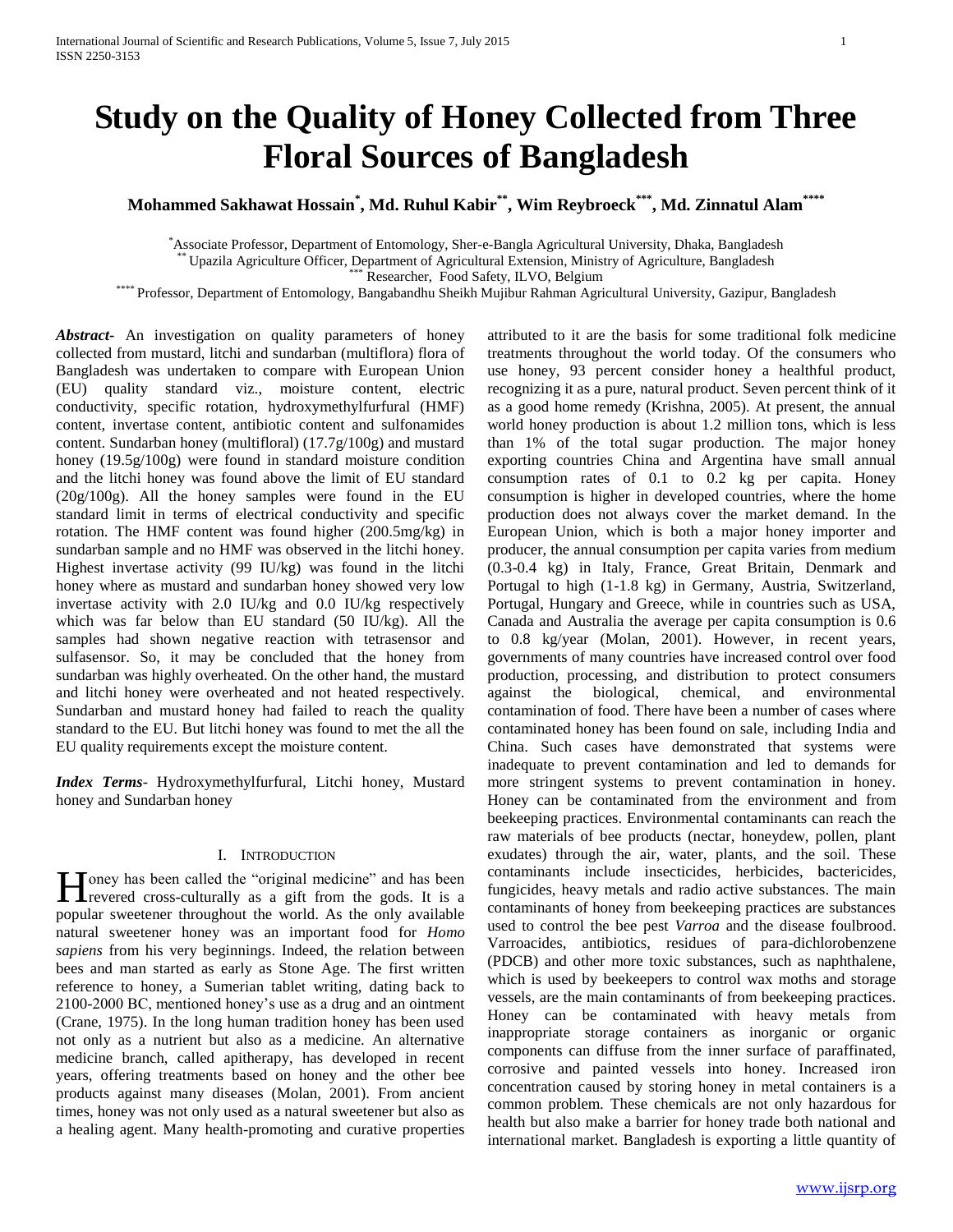honey in the Middle East especially in Saudi Arabia and in the United Arab Emirates. Beside these, due to low price in the domestic market beekeepers are trying to export their honey in the developed country mainly in the European countries. To get permission to export in the EU countries Bangladesh honey needs to qualify some parameters to meet the EU standard. Hence, the present study was undertaken to compare some important parameters of Bangladesh honey to meet the EU standard.

#### II. MATERIALS AND METHODS

## **Honey Sample:**

 Two samples were collected from migratory beekeepers who migrate their hives to mustard and litchi flora during its flowering season and were designated as mustard honey and litchi honey. Another honey sample was collected from Mowali who gathered honey from Sudarban (multifloral source) located in Khulna district of Bangladesh. This honey was named as Sundarban honey. Mustard and litchi honey were known to be processed honey and the processing method was also known. Mustard honey was processed through steaming and the litchi honey was processed through filtering. But processing method of the Sundarban honey samples was not known.

 All the samples were tested in the laboratory of Instituut voor Landbouw- en Visserijonderzoek (ILVO), ministry of Agriculture, Belgium in June to August 2010 and 2011.

 The parameters of honey quality were 1. Moisture content 2. Electric conductivity 3. Specific rotation 4. Hydroxymethylfurfural (HMF) content 5. Invertase content 6. Antibiotic content and 7. Sulfonamides content. All the quality parameters were tested as described by Reybroeck *et al.* 2007 and explained under the following subheadings:

# **Sample preparation for determining moisture content:**

 Honey samples were homogenized for 3 minutes. As the mustard honey sample is in solid form, a part of the honey was liquefied by heating in a water bath at  $50^{\circ}$ C ( $\pm 2^{\circ}$ C) for 20 minutes in a closed glass flask. The flask was in airtight condition. Honey sample were mixed firmly with a dry and clean glass rod. Honey samples were than passed through a 0.5 mm sieve to remove non soluble particles (bee particles, wax, egg), and any coarse material. Honey samples were kept for cooling at room temperature (25ºC) and were stirred again and again.

## **Measurement of water:**

Water has a refractive index of 1.3330 at  $20^{\circ}$ C (range 1.3327) – 1.3333). When the temperatures were above  $20^{\circ}$ C, a constant number of  $0.00008$  was added for each  $\mathrm{^0C}$  increased and when the temperatures decreased below  $20^{\circ}$ C, 0.00008 was subtracted for each  ${}^{0}C$ .

# **Measurement of honey refractive index:**

 The refractive index was corrected for the temperature. It was done by adding  $0.00023$  per  $\mathrm{^{0}C}$  temperatures increase above  $20^0C$  and subtracting  $0.00023$  per <sup>0</sup>C the temperatures decrease below  $20^0C$ .

# **Calculation of the refractive index at 20<sup>0</sup>C**

 Measurements were repeated three times and mean measurements were taken. The difference among the measurements (corrected to 20.0 °C) were found between the range of 0.0004.

## **Calculation and expression of results**

 The mean refractive index (at 20°C) was converted to moisture content [in % (g/100 g)]: Moisture Content =  $[-\log_{10}$ (Corrected Refractive Index - 1) -0.2681] / 0.002243.

The result was expressed as moisture content in  $\%$  (g/100 g) with a 1 digit after the comma.

#### **Norm**

 Council Directive 2001/110/EC of 20 December 2001 relating to honey:

In general : Not more than 20.0%

 Heather (*Calluna*) an baker's honey in general: Not more than 23.0%

Baker's honey from heather (*Calluna*): Not more than 25.0%

#### **Determination of electrical conductivity:**

 The electrical conductivity of honey is defined as that of a 20% weight in volume solution in water at  $20^{\circ}$ C, where the 20% refers to honey dry matter. Result is expressed in milliSiemens per centimeter  $(mS.cm^{-1})$ .

 Reagents required for the determination of electrical conductivity were freshly prepared distilled water, potassium chloride solution, 0.1M. Potassium chloride (KCl) weighing7.4557 g was dissolved, dried at  $130^{\circ}$ C, in freshly distilled water in a 1000 ml flask and filled to volume with distilled water.

 Equipment requirements were conductivity meter and cell. Model of conductivity cell was Consort SK10T, BB8. Water bath required at a temperature of  $20^{\circ}\text{C} \pm 0.5^{\circ}\text{C}$ . Volumetric flasks of 100 ml and 1000 ml and Beakers, tall form were also required.

# **Sample preparation procedure for electric conductivity determination**

 A part of honey was dissolved, equivalent to 20.0 g anhydrous honey, in distilled water. The solutions were transferred quantitatively to a 100 ml volumetric flask and made up to volume with distilled water.

 The beakers were placed with the sample solutions in the thermo stated water bath at  $20^{\circ}C \pm 0.5^{\circ}C$ . The conductivity cell was dried with absorbing paper. The conductivity cell was immersed in the sample solutions. The conductances were read in mS after temperature equilibrium (20ºC) has been reached. The conductance (G) and the temperature were read and noted.

 As the determination was carried out at a different temperature, due to lack of thermostated cell, a correction factor were used for calculation of the value at 20ºC:

 For temperatures above 20ºC: 3.2% value was subtracted for each ºC increase and for temperature decrease below 20ºC: 3.2% value was added for each ºC decrease. The electrode was rinsed with distilled water.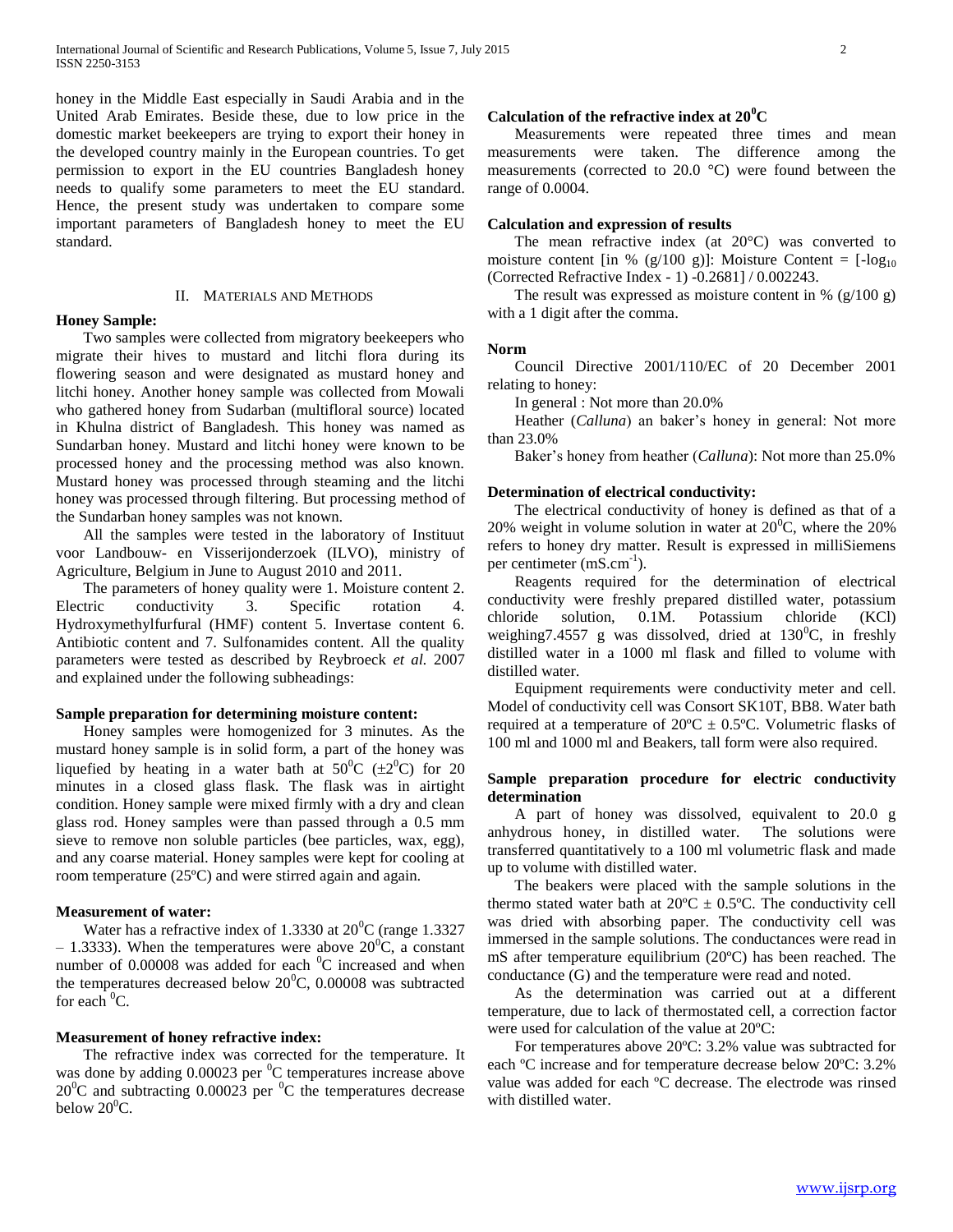#### **Calculation and expression of results**

 The electrical conductivity of the honey solution was calculated, by using the following formula:

 $S_H = K.G$ 

Where:  $S_H$  = electrical conductivity of the honey solution in  $\text{mS.cm}^{-1}$ ,  $\text{K} = \text{cell constant in cm}^{-1}$ ,  $\text{G} = \text{conductance in mS}$ . The results were expressed to the nearest 0.01 mS.cm<sup>-1</sup>.

# **Determination of the cell constant**

 As the cell constant of the conductivity cell was not known, it was determined by transferring 40 ml of the 0.1M potassium chloride solution to a beaker. Then, the conductivity cell was connected to the conductivity meter. After that, the cell was rinsed thoroughly with the potassium chloride solution and immersed the cell in the solution, together with a thermometer. The electrical conductance of those solutions was read in mS after the temperature was equilibrated to exactly 20ºC.

 Calculation of the cell constant K by using the following formula: K = 11.691 X 1/G. Where: K = the cell constant in cm<sup>-1</sup>, G= the electrical conductance in mS, measured with the conductivity cell and 11.691= the sum of the mean value of the electrical conductivity of freshly distilled water in mS.cm<sup>-1</sup> and the electrical conductivity of 0.1M potassium chloride solution, at 20ºC.

#### **Norm**

 Council Directive 2001/110/EC of 20 December 2001 relating to honey.

- Honey not listed below, and blends of these honeys :  $\leq$  0.80 mS/cm

- Honeydew and chestnut honey and blends of these except with those listed below  $: > 0.80$  mS/cm

- Exceptions: strawberry tree (*Arbutus unedo*), bell heather (*Erica*), eucalyptus, lime (*Tilia* spp), Ling heather (*Calluna vulgaris*), manuka or jelly bush (*Leptospermum*), tea tree (*Melaleuca* spp.).

## **Determination of specific rotation:**

 The method can be applied to all honey samples. In particular, most of the honeydew samples have positive values of specific rotation whereas nectar honeys have negative values.

The specific rotation  $[\alpha]_{D}^{20}$  is the angle of rotation of polarized light at the wavelength of the sodium D line at 20°C of an aqueous solution of 1 dm depth and containing 1g/ml of the substance.

 Reagents required were distilled water, Carrez I solution (10.6 g potassium hexacyanoferrate(II),  $(K_4Fe(CN)_6.3H_2O)$  was dissolved in distilled water and diluted to 100 ml, Carrez II solution (24 g zinc acetate  $(Zn(CH_3COO)_2.2H_2O)$  was dissolved in distilled water,  $3g$  (= 2.86 ml) of glacial acetic acid was added and diluted to 100 ml with distilled water.

 Equipment required were Polarimeter+sodium lamp+2-dm polarimeter tube, volumetric flasks (100 ml), filtration funnels and filtration papers.

# **Sample preparation procedure**

 Twelve g honey samples were weighed (corresponding to about 10 g dry substance) and then the honey were dissolved in distilled water, 10 ml of Carrez I solution was added in each sample and mixed thoroughly for 30 seconds. Ten ml of Carrez II solution was added in each sample and mixed again for 30 seconds and was made up to volume in a 100 ml volumetric flask with distilled water. The samples were allowed to stand overnight at room temperature. The next day, the solutions were filtered.

#### **Test procedure**

 Zero was set with distilled water. A clean 2-dm polarimeter tube was rinsed and filled with the filtered honey solution. The tube was placed in the polarimeter and the angular rotation  $(\alpha)$ was read. The measurements were taken at the temperature of 20°C.

# **Calculation and expression of results**

Specific angular rotation  $[\alpha]^{20}$ <sub>D</sub> =  $\alpha$  x 100 / l x p (When using 10 g of honey (dry matter) and a 2 dm polarimeter tube  $[\alpha]_{\text{D}}^{20} = \alpha \times 5$ ).

Where,  $\alpha$  = angular rotation found, 1 = length in decimeters of the polarimeter tube and  $p=$  grams of dry matter taken.

 (If the wavelength of the light used is 589 nanometer (the sodium D line), the symbol 'D' is used. The sign of the rotation (+ or -) is always given. The formal unit for specific rotation is deg cm<sup>2</sup>  $g^{-1}$  but scientific literature uses just degrees). Results were at one decimal place. Most of the honeydew samples have positive values of specific rotation whereas nectar honeys have negative values.

# **Determination of Hydroxymethylfurfural (HMF) (as described by White, 1979):**

 The method determines the concentration of 5- (hydroxymethyl-) furan-2-carbaldehyde. The result is usually expressed in milligrams per kilogram. The HMF content was used as a heat-treatment indicator. The determination of the hydroxymethylfurfural (HMF) content was based on the determination of UV absorbance of HMF at 284 nm (White, 1979). In order to avoid the interference of other components at this wavelength the difference between the absorbances of a clear aqueous honey solution and the same solution after addition of bisulphate was determined. The HMF content is calculated after subtraction of the background absorbance at 336 nm. This method is based on the original work of White.

 Reagents required were Carrez solution I: [15 g of potassium hexacyanoferrate (II),  $K_4Fe(CN)_6.3H_2O$  was dissolved in water and was made up to 100 ml], Carrez solution II: [30 g zinc acetate,  $Zn(CH_3:COO)_2.2H_2O$  was diluted and made up to 100 ml], sodium bisulphate solution 0.20 g/100g [0.20 g of solid sodium hydrogen sulphite  $NaHSO<sub>3</sub>$ , (sodium metabisulphite,  $Na<sub>2</sub>S<sub>2</sub>O<sub>5</sub>$  was dissolved in water and diluted to 100 ml. Freshly prepared 5-Hydroxymethyl-2-furaldehyde, Sigma H40807.

 Equipment required, UV-Visible Spectrometer operating in a wavelength range including 284 and 336 nm. 1 cm quartz cells or disposable UV-cuvettes (Brand 7591 50 or equivalent), vortex mixer, filter paper.

#### **Preparation of sample and reference solutions**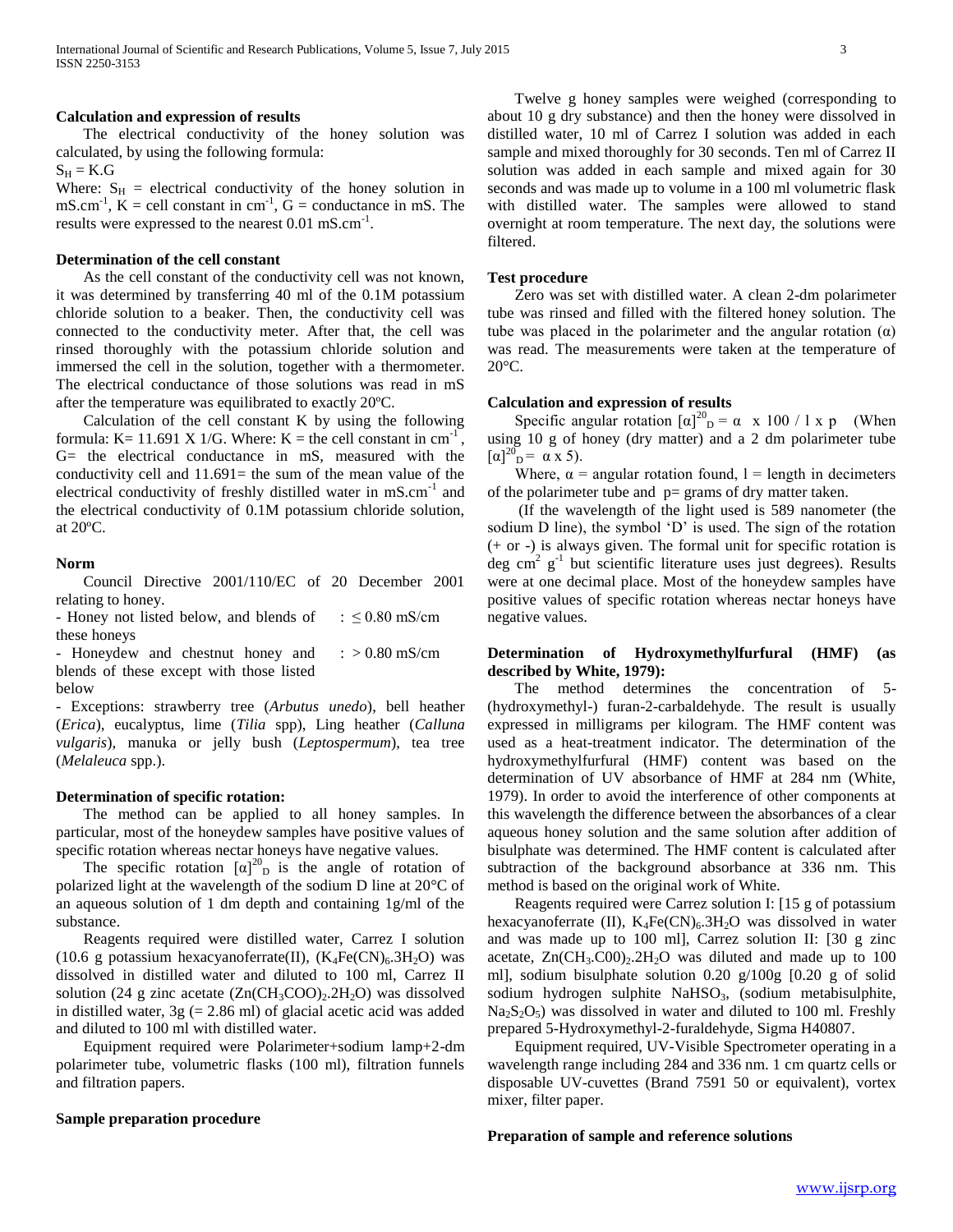Five g of honey was accurately weighed into a 50 ml beaker (filtration tube). The samples were dissolved in approximately 25 ml of water and transferred quantitatively into a 50 ml volumetric flask. Now 0.5 ml of Carrez solution I was added and mixed. Then 0.5 ml of Carrez solution II was added and mixed and made up to the mark with water (a drop of ethanol was added to suppress foam). Filtration was done through paper; the first 10 ml of the filtrate was rejected. Five ml in each of two 2 test tubes (18 x 150 mm) were pipetted.

Dilution of sample and reference solutions were carried out as follows:

| Additions to test-tube           | Sample Solution          | Reference solution       |
|----------------------------------|--------------------------|--------------------------|
| Initial honey solution           | 5.0 ml                   | $5.0$ ml                 |
| Water                            | 5.0 ml                   | $\overline{\phantom{0}}$ |
| 0.2 % sodium bisulphate solution | $\overline{\phantom{a}}$ | 5.0 ml                   |

### **Test procedure**

 The absorbance of the sample solutions were determined against the reference solution at 284 and 336 nm in 10 mm quartz cells within one hour.

If dilution was necessary,

 Final volume of sample solution The Dilution factor 'D', where D= ----------------------------------------- 10

If no dilution was necessary, the dilution factor  $= 1$ .

#### **Calculation and expression of results**

 HMF in mg/kg = (A284 – A336) X 149.7 X 5 X D/W Where:

 $A284$  = absorbance at 284 nm,  $A336$  = absorbance at 336 nm, 126 1000 1000 *x x*

 $149.7 =$  $16830 \times 10 \times 5$  = Constant, 126 = molecular weight of HMF, 16830= molar absorptivity of HMF at  $\lambda$ = 284 nm, 1000= conversion g into mg,  $10$ = conversion 5 into 50 ml, 1000= conversion g of honey into kg,  $5=$  theoretical nominal sample weight, D= dilution factor, in case dilution is necessary, W = Weight in g of the honey sample. The results were expressed in mg/kg to 1 decimal place.

#### **Note**

 Some honeys, such as lime, may show strong absorbance at 284nm due to interfering substances. If these have an absorbance at 336 nm different to that at 284 nm, the result will be in error. This difficulty is normally overcome by using a double-beam spectrophotometer. In the absence of such instrument, sample dilution may be tried. In this case the dilution factor must be taken into account when calculating the result. If dilution is too great to give adequate accuracy, an alternative method should be used.

 Council Directive 2001/110/EC of 20 December 2001 relating to honey.

 Hydroxymethylfurfural content (HMF) determined after processing and blending

 In general, except baker's honey: Not more than 40 mg/kg Honeys of declared origin from regions with tropical climate and blends of these honeys: not more than 80 mg/kg

 (If the absorbance at 284 nm exceeds a value of about 0.6, the sample solution was diluted with water and the reference solution with sodium bisulphate solution to the same extent in order to obtain a sample absorbance low enough for accuracy)

**Determination of invertase as described by White (1994)**

 The invertase activity, a freshness parameter is expressed in units, where one unit is defined as the number of micromoles of substrate destroyed per minute and expressed per kilogram of honey. p-Nitrophenyl- $\alpha$ -D-glucopyranoside (pNPG) is used as a substrate for the determination of the sucrase number in honey.  $p-Nitrophenyl-\alpha-D-glucopy vanoside (pNPG)$  is split into glucose and p-nitrophenol by  $\alpha$ -glucosidase (invertase, sucrase). By adjusting the pH to 9.5 the reaction was stopped and at the same time nitrophenol was transformed into the nitrophenolate anion, which corresponds to the amount of converted substrate and is determined photometrically at 400 nm.

## **Reagents required for the determination of invertase**

Buffer solution  $(0.1 \text{ M}, \text{pH=6.0})$  [11.66 g of potassium hydrogen phosphate  $KH_2PO_4$ . 2H<sub>2</sub>O was dissolved in water and diluted to 1L], Substrate p-nitrophenyl- $\alpha$ -D-glucopyranoside (pNPG)solution, 0.02M [6.0252g pf pNPG was dissolved in buffer solution and made up to 1L (dissolved by heating (never above 60°C)]. Up to 1 month it was stored in a dark bottle in the refrigerator. STOP solution  $(3M, pH = 9.5)$  [363.42g of tris-(hydroxymethyl) aminomethane was dissolved in water and diluted to 1L. pH was adjusted to 9.5 with 3M hydrochloric acid. Equipment required: Photometer at 400 nm, 1 cm disposable UV-cuvettes (Brand 7591 50 or equivalent), Thermostated water bath (40  $\pm$  0.5 °C) and vortex mixer.

 Preparation of sample: Honey solution: 5g of honey + buffer solution in 25 ml flask and made up to the mark with buffer solution (was kept in the refrigerator for 1 day).

#### **Procedure**

 Five ml of substrate solution was placed in test tube at 40°C. 0.50 ml of honey solution was added (starting time). The samples were then mixed and incubated at 40°C. After exactly 20 minutes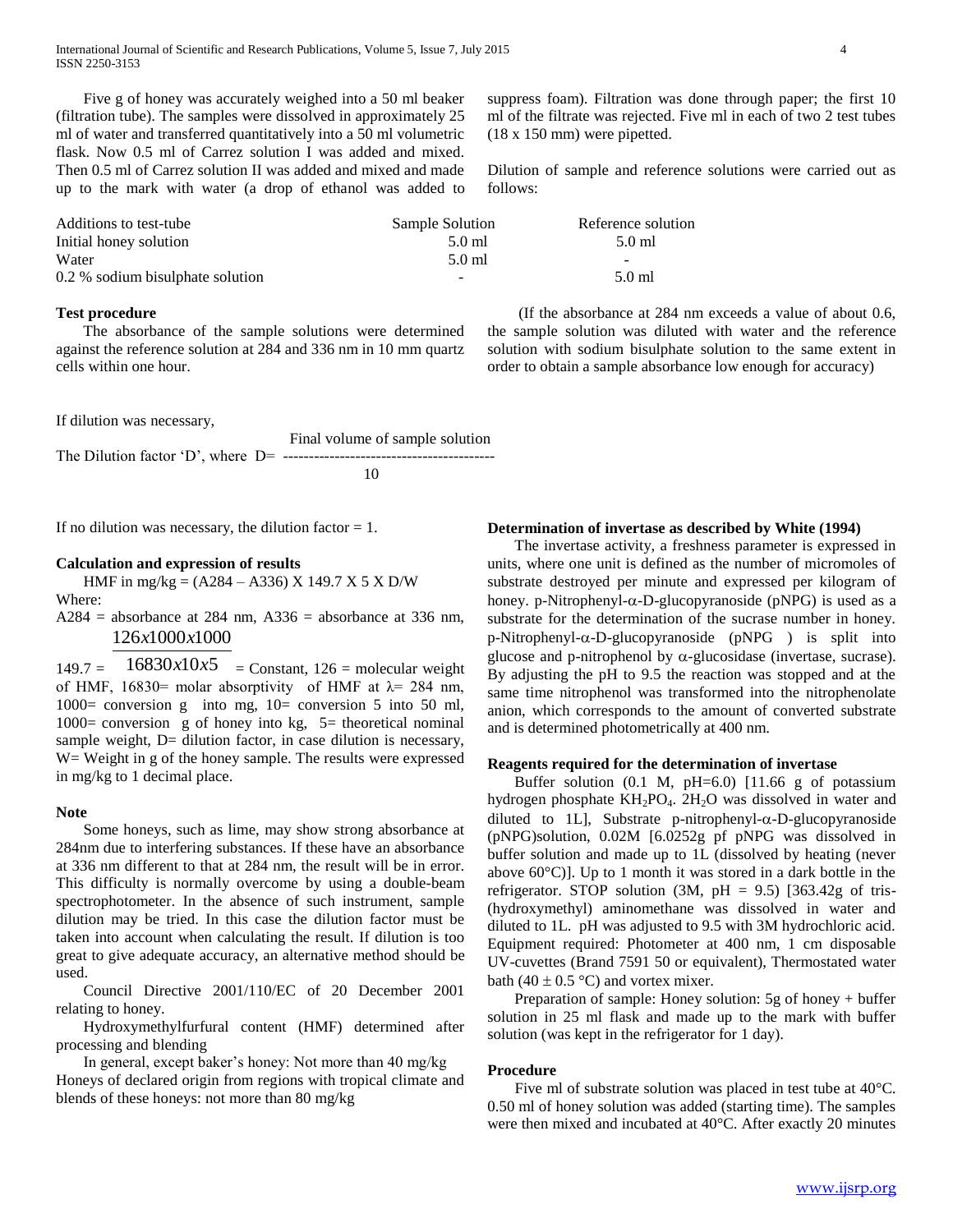0.50 ml of STOP solution was added and mixed (sample solution).

 For the blank, 5.0 ml of substrate solution was incubate at 40°C at the same time. 0.50 ml of STOP solution was added and mixed and 0.50 ml of honey solution was added. The solutions were cooled to room temperature and within one hour the absorbances were measured for the samples and the blank solutions in 1 cm cells at 400 nm.

Calculation and expression of results:

The amount of p-nitrophenol  $(\mu M)$  produced corresponds to the amount of substrate  $(\mu M)$  utilised.

Invertase  $(1 \text{ U/kg}) = 1 \text{ \mu}$ mol pNPG / minutes x kg honey

Invertase in U/kg = 6 x 0.05 x 0.05298 x 104 x  $\triangle$ A400 = 158.94 x ΔA400

Where,  $U = 1$  international unit with a defined utiklisation of 1  $\mu$ M per minute, 6 = factor for the ml of sample solution used (total volume),  $0.05$  = converts reaction time from 20 minutes to 1 minute,  $104 =$  converts the amount of honey taken  $(0.1 \text{ g in } 0.5)$ ml) to 1 kg,  $0.05298 = 7.37 / 139.11$ ; conversion factor for  $\mu$ g into  $\mu$ M per ml, where 7.37 = factor for p-nitrophenol from the corresponding graph,  $139.11$  = molecular weight of pnitrophenol. Reported to one decimal place.

Invertase number (IN) = 21.64 x  $\Delta$ A400 where 21.64 = slope of linear regression of IN (y-axis) on  $\Delta$ A400 (x-axis).

#### **Norm**

 No norm in Council Directive 2001/110/EC of 20 December 2001 relating to honey. International Honey Commission proposal: In general, except baker's honey:  $\geq 50$  (IU) Honey with a low natural enzyme content:  $\geq 20$  (IU) *Arbutus, Robinia, Erica* :  $\geq 10$  (IU) IU: Siegenthaler units

# **Determination of tetracyclines in honey (as described by Reybroeck, 2007):**

 This method describes a procedure to determine residues of tetracyclines in honey by means of TetraSensor Honey (Unisensor s.a., Wandre, BE). The method can be applied to all types of honey.

## **Principle of the Tetrasensor Honey**

 The Tetrasensor Honey is a receptor assay for the fast screening of residues of tetracyclines in honey. During this first incubation period tetracyclines possibly present in the honey bind with the specific receptor. During the second incubation the sample is migrating over an immunochromatographic dipstick with two capture lines. The first line (TEST) captures the remaining active receptor and the second line (CTRL) serves as a control line. The colour intensity at both capture lines is interpreted visually.

# **Reagents required**

 Tetrasensor Honey testkit (the kit was stored in a refrigerator (2–8 °C) until the expiration date stated on the kit label), vials with lyofilised receptor and the immunochromato-graphic dipsticks (kept 1 day at room temperature), the testkit TH00616 was for 25 assays, testkit TH00624 was for 100 assays, chlortetracycline hydrochloride (Sigma C4881 , stored at -18°C), distilled water.

# **Standards**

 Blank honey (free from tetracyclines) and Honey with 10 µg/kg (ppb) chlortetracycline.

Equipment required: Small spatula or glass rod and waterbath at  $37\pm2$  °C.

## **Sample preparation**

 For liquid and semisolid honey sample preparation was not required. Solid honey was liquified by heating in a glass test tube in a water bath at  $37\pm2$  °C.

# **Test procedure**

 The lid of the honey dilution tube was filled with honey. Then, the samples were vigorously mixed to dissolve all honey. 200 µl of the dilution was added to the lyophilised receptor into the reagent vial. The sample was mixed by swirling the vial. After that, the samples were incubated at room temperature (20  $\pm$ ) 5°C) for 15 minutes. A dipstick (with the arrows downwards) was dipped into the vial. The dipstick was making contact with the liquid. The incubation was continued for 15 minutes. The coloured lines were interpreted as shown in the figure.



**Figure 1. Tetrasensor strip reaction**

 The visual interpretations were as follows: when the colour of the test line is more intensive than the colour of the control line, the honey sample is negative ('vis neg'). In all other cases the honey is contaminated with tetracyclines ('vis pos') (Figure 1).

## **Quality control and control criteria**

 Besides the samples to be tested, always include a blank control honey and a honey doped with 10 µg/kg chlortetracycline the same day. The blank honey must give a negative result. The honey doped with 10  $\mu$ g/kg chlortetracycline must give a positive result. The second capture line on the dipstick serves as a control line and always has to become visible; otherwise the test is invalid. This is shown in the figure 1.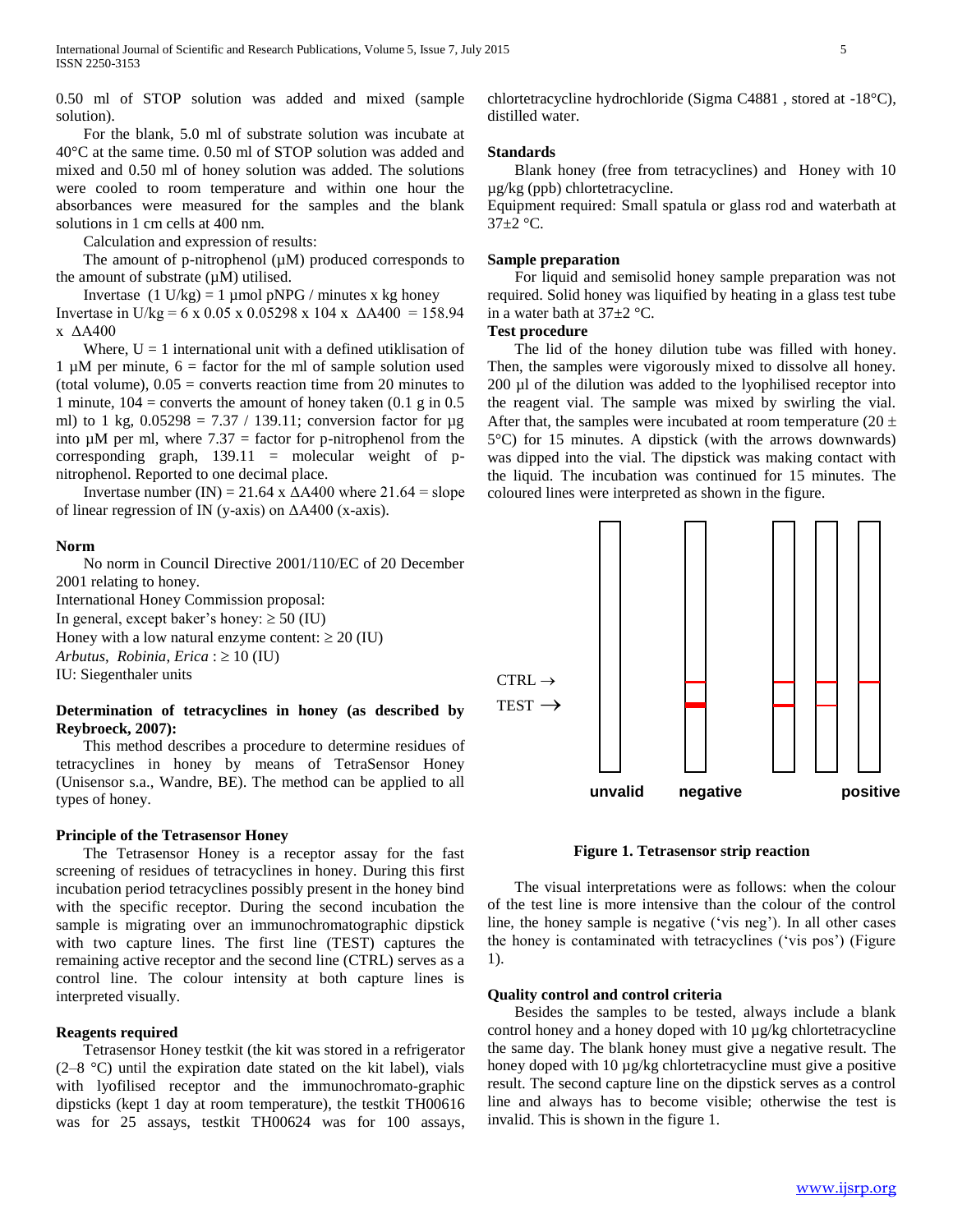**Expression of results:** A positive result was expressed as 'Result: +, tetracyclines present); a negative result was expressed as 'Result: -, tetracyclines not detectable'.

## **Norm**

 Regarding the European legislation (EEC Regulation 2377/90 and modifications) the use of antibiotics is not allowed in apiculture: no MRLs are fixed for tetracyclines in honey (zero tolerance).

# **Determination of sulfonamides in honey (as described by Reybroeck, 2007):**

 This method describes a procedure to determine residues of sulfonamides in honey by means of SulfaSensor Honey (Unisensor s.a., Wandre, BE). The method can be applied to all types of honey.

## **Principle of the SulfaSensor Honey**

 The SulfaSensor Honey is a receptor assay for the fast screening of residues of sulfonamides in honey. Sample pretreatment = hydrolysis to release the sulfa's possibly bound on the sugars. During the first incubation step of the assay, sulfonamides possibly present in the honey bind with the specific receptor. During the second incubation the sample is migrating over an immunochromatographic dipstick with two capture lines. The first line (TEST) captures the remaining active receptor and the second line (CTRL) serves as a control line. The colour intensity at both capture lines was interpreted visually.

# **Reagents required**

 SulfaSensor Honey testkit (the kit was stored in a refrigerator  $(2-8<sup>o</sup>C)$  until the expiration date stated on the kit label), vials with lyofilised receptor and the immunochromatographic dipsticks (kept 1 day at room temperature), Sulfamethazine (Sigma S6256, stored between 2-6°C) and distilled water.

#### **Standards**

 Blank honey (free from sulfonamides) and honey with 20 µg/kg (ppb) sulfamethazine.

 Equipment required: Small spatula or glass rod, gas burner, beaker or pot in heat-resistant glass or in metal and dry-block Heatsensor incubator at  $40^{\circ}$ C (Waterbath at  $37\pm2^{\circ}$ C).

#### **Sample preparation**

 Solid honey was liquified by heating in a glass test tube in a water bath at  $37\pm2$  °C. The neutralizing buffer was completely dissolved before use. Boiling water was prepared. The cap of the tube was filled with honey (650 mg). 600 µl (3 micropipettes) of acid buffer was added to the tube and vigorously mixed to dissolve all honey. When water was boiling the water was removed from the fire and directly incubated the honey tube sample for 5 minutes using the floating tube support. The tube from the warm water was removed and was open carefully. 600 µl (3 micropipettes) of neutralizing buffer was added, the cap was closed and vortex was done. 1800 µl (9 micropipettes) of honey buffer (total volume  $= 3.5$  ml) was added, the cap was closed and vortex was done.

# **Test procedure**

 The corresponding number of freeze-dried reagent microwells was opened and placed them in the Heatsensor at  $40^{\circ}$ C. Directly 200 µl of the honey sample tube solution was added to the lyophilised receptor, the samples were mixed 5-10 times by pushing up and down the plunger of the micropipette. Incubation was done for 5 minutes at 40°C. A dipstick (with the arrows downwards) was dipped into the vial. The dipstick was making contact with the liquid. The incubation was continued for 15 minutes at 40°C. The dipstick and the filter were removed directly. The samples were interpret within 10 minutes and the coloured lines as shown in the figure or perform an instrumental reading.

 The visual interpretations were as follows: when the colour of the test line is more intensive than the colour of the control line, the honey sample is negative ('vis neg'). In all other cases the honey is contaminated with sulfonamides ('vis pos') (Figure 2).

## **Quality control and control criteria**

 Besides the tested samples, a blank control honey and a honey doped with 20 µg/kg sulfamethazine was included on the same day. The blank honey gave a negative result. The honey doped with 20 µg/kg sulfamethazine gave a positive result. The second capture line on the dipstick served as a control line and always became visible.

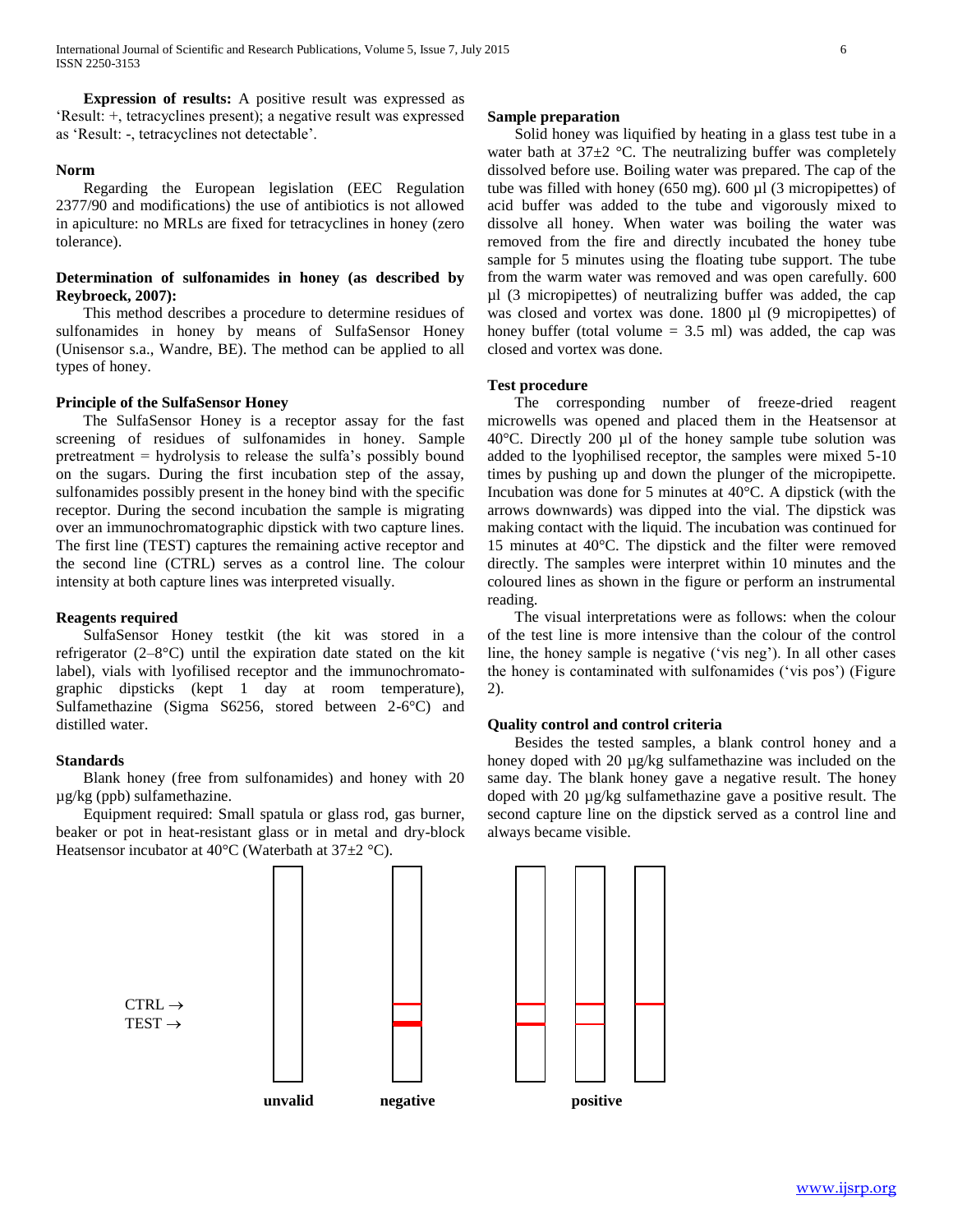# **Figure 2. Sulfasensor strip reaction**

## **Expression of results**

 A positive result is expressed as 'Result: +, sulfonamides present); a negative result is expressed as 'Result: -, sulfonamides not detectable'.

#### **Norm**

 Regarding the European legislation (EEC Regulation 2377/90 and modifications) the use of antibiotics is not allowed in apiculture: no MRLs are fixed for sulfonamides in honey (zero tolerance). In some countries an action limit is applied (e.g.in Belgium, set at 20 µg per kg).

# III. RESULTS AND DISCUSSION

# **Moisture content**

 Highest moisture content (21.0g/100gm) was obtained in litchi honey which is followed by mustard (19.5g/100gm) and sudarban honey (17.7g/100gm) respectively (Table 1). Among the three honey samples sundarban honey and mustard honey met the EU standard (20g/100gm) but moisture content in litchi honey was higher and failed to reach export quality.

# **Table 1. Comparative moisture content of Bangladesh honey to EU standard**

| of<br><b>Type</b> | Mean moisture content | standard*<br>EU  |
|-------------------|-----------------------|------------------|
| honey             | (g/100 g)             | (g/100 g)        |
| Mustard           | 19.5                  | not more than 20 |
| honey             |                       |                  |
| Litchi Honey      | 21.0                  | not more than 20 |
| Sundarban         | 17.7                  | not more than 20 |
| honey             |                       |                  |

\* Council Directive 2001/110/EC of 20 December 2001 relating to honey

 In general, high moisture content occurred if honey is harvested in unripe condition and in that case moisture content is crossed over EU limit (20g/100gm). To maintain the acceptable limit honey is processed either in processing plant or manually through steaming method. As the mustard honey samples were steamed its' moisture content was found low. Sundarban honey generally marketed after processing manually or through processing plant and its moisture content remained below 20%. The litchi honey was collected as fresh condition and no processing was done (only filtered), and therefore, its moisture content was high. This finding is supported by the work of Reybroeck *et al.* (2007).

#### **Electrical conductivity**

 Highest electrical conductivity (0.213 mS/cm) was recorded in sundarban honey (Table 2). The lowest electrical conductivity (0.158 mS/cm) was found in litchi honey. All the honey samples were in the acceptable limit of EU standard  $(\leq 0.80 \text{ mS/cm})$ . So, each type of honey has the quality to enter in the EU market in terms of electrical conductivity.

# **Table 2. Comparison of electrical conductivity of Bangladesh honey to EU standard**

| <b>Type of honey</b> | electrical<br>Average | EU<br>standard* |
|----------------------|-----------------------|-----------------|
|                      | conductivity (mS/cm)  | (mS/cm)         |
| Mustard honey        | 0.175                 | ${}_{0.80}$     |
| Litchi Honey         | 0.158                 | ${}_{0.80}$     |
| Sundarban            | 0.213                 | ${}_{0.80}$     |
| honey                |                       |                 |

\* Council Directive 2001/110/EC of 20 December 2001 relating to honey

 The results indicated that the honey samples were form the floral source only. If honey is mixed with sugar syrup its electrical conductivity crossed EU standard (0.80 mS/cm).

# **Specific rotation**

The highest specific rotation  $(-11,0 \text{ deg cm}^2 \text{ g}^{-1})$  was recorded in mustard honey and the lowest specific rotation  $(-13.0 \text{ deg cm}^2)$ g<sup>-1</sup>) was in Sudarban honey (Table 3). All the honey samples showed negative specific rotation. So, all the honey samples were obtained from floral origin (nectar honey) and all the samples were in the acceptance status of EU standard.

# **Table 3. Comparison of specific rotation of Bangladesh honey to EU standard.**

| Type of honey   | <b>Average specific</b><br>rotation<br>$(\deg$<br>$\text{cm}^2 \text{ g}^1$ | EU standard* (deg<br>$\text{cm}^2 \text{ g}^{-1}$ ) |
|-----------------|-----------------------------------------------------------------------------|-----------------------------------------------------|
|                 |                                                                             | indicate extra<br>$(+)$                             |
| Mustard honey   | $-11.0$                                                                     | floral honey                                        |
|                 |                                                                             | indicate nectar<br>$(-)$                            |
|                 |                                                                             | honey                                               |
| Litchi Honey    | $-12.0$                                                                     | indicate extra<br>$(+)$                             |
|                 |                                                                             | floral honey                                        |
|                 |                                                                             | indicate nectar<br>$(-)$                            |
|                 |                                                                             | honey                                               |
| Sundarban honey | $-13.0$                                                                     | indicate<br>$(+)$<br>extra                          |
|                 |                                                                             | floral honey                                        |
|                 |                                                                             | indicate<br>nectar<br>$(-)$                         |
|                 |                                                                             | honey                                               |

\* Council Directive 2001/110/EC of 20 December 2001 relating to honey

 It is known that mustard nectar and litchi nectar found its flower which is a good natural source for foraging by bees. As sundarban honey was obtained from different floral source of sundarban (multifloral source), it also showed negative specific rotation. The results also suggested that sundarban honey was also from the nectar of flowers not from the extra floral nectar.

## **Hydroxymethylfurfural (HMF) content**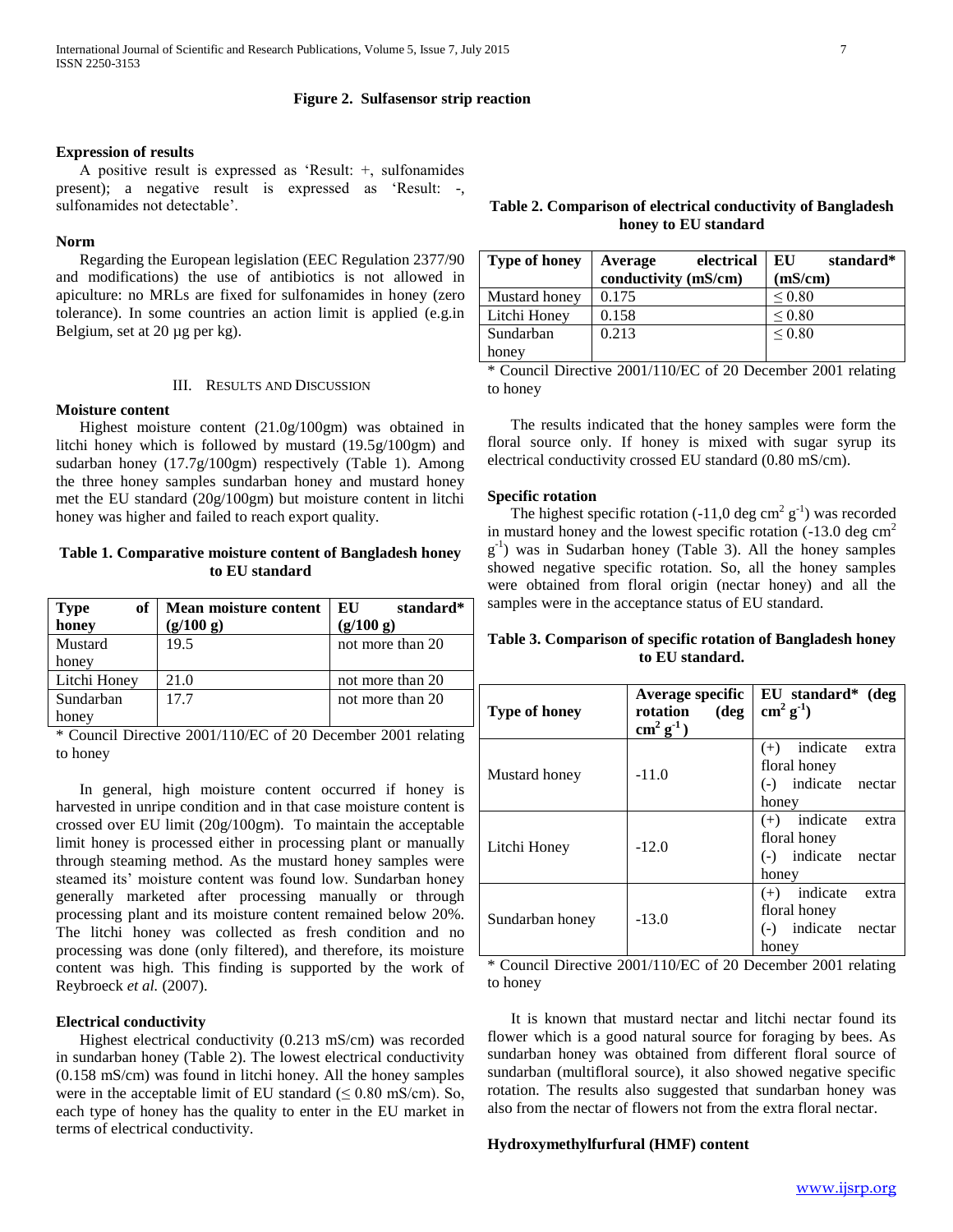The highest HMF was obtained from the sudarban honey (200.5 mg/kg) and the lowest HMF (0.0 mg/kg) was obtained from litchi honey which was 8.2 mg/kg in mustard honey (Table 4). From the tested sample litchi honey and the mustard honey showed the acceptable limit of EU standard (80.0 mg/kg). On the other hand, sundarban honey showed more HMF content in comparison to mustard and litchi honey and was not in the acceptable limit of EU standard (80.0 mg/kg).

# **Table 4. Comparison of Hydroxymethylfurfural (HMF) content of Bangladesh honey to EU standard.**

| of<br><b>Type</b><br>honey | Average<br>hydroxymethylfurfural<br>$(HMF)$ (mg/kg) | EU standard*<br>(mg/kg)     |
|----------------------------|-----------------------------------------------------|-----------------------------|
| Mustard<br>honey           | 8.2                                                 | than<br>more<br>not<br>80.0 |
| Litchi Honey               | 0.0                                                 | more than<br>not<br>80.0    |
| Sundarban<br>honey         | 200.5                                               | than<br>more<br>not<br>80.0 |

\* Council Directive 2001/110/EC of 20 December 2001 relating to honey

 Hydroxymethylfurfural content increases with the increase of temperature when the honey is processed. Fructose of honey is damaged when honey is heated. As the litchi honey samples were freshly harvested, HMF was not found. Mustard honey was processed through steaming, and therefore the mustard samples showed slightly higher HMF. In case of Sundarban honey, the honey samples were not processed in the processing plant and the honey might be overheated. The results are also supported by the work of Reybroeck *et al.* (2007).

# **Invertase activity**

 Invertase activity was the highest in number (99.0 IU/kg) in the litchi sample and lowest  $(0.0 \text{ IU/kg})$  in the sundarban honey (Table 5). Mustard honey showed higher number (2.0) of invertase activity in comparison to sundarban honey but lower than the samples of litchi honey. Both the mustard and sundarban honey had lower invertase than the acceptable limit of EU standard ( $\geq$  50 IU/kg).

**Table 5. Comparison of invertase activity of Bangladesh honey to EU standard.**

| <b>Type of honey</b> | Average invertase<br>activity (IU/kg) | standard*<br>EU<br>(IU/kg) |
|----------------------|---------------------------------------|----------------------------|
| Mustard honey        | 2.0                                   | $\geq 50$                  |
| Litchi Honey         | 99.0                                  | $\geq 50$                  |
| Sundarban honey      | 0.0                                   | $\geq 50$                  |

\* Council Directive 2001/110/EC of 20 December 2001 relating to honey

 Enzyme is denatured in high temperature. If the honey is processed in overheated condition invertase activity will be dropped to lower level. As the litchi honey was in fresh condition i.e. not processed its invertase activity was found in higher. The

mustard honey was processed through steaming and it might be overheated and hence resulted lower invertase activity. In case of sundarban honey, the enzyme was damaged fully and it was might be through overheating, and therefore no enzyme activity was found in this sample.

# **Tetrasensor reaction**

 All the samples were found having no antibiotics (tetracycline) (Table 6). So, all the honey samples were in the acceptable limit of EU standard.

**Table 6. Comparison of tetrasensor reaction of Bangladesh honey to EU standard.**

| <b>Type of honey</b> | <b>Reaction</b><br>to      | EU standard*          |
|----------------------|----------------------------|-----------------------|
|                      | tetrasensor                |                       |
| Mustard honey        | (-) negative               | (-) not detected/zero |
|                      |                            | tolerance             |
| Litchi Honey         | (-) negative               | (-) not detected/zero |
|                      |                            | tolerance             |
| Sundarban honey      | $\left( -\right)$ negative | (-) not detected/zero |
|                      |                            | tolerance             |

\*Council Directive 2001/110/EC of 20 December 2001 relating to honey

 In Bangladesh, most of the beekeepers do not use antibiotics to control foulbrood or nosema disease. Even the mustard and litchi sample were collected from the hive where use of antibiotics was not observed. Marketed Sundarban honey was also may be from the beekeepers/ mowalis who did not apply any antibiotics in the hives. In addition there was no record of foulbrood and or nosema disease in the hives.

# **Sulfasensor reaction**

 All the samples were found having no sulfur containing compound or sulfonamide drugs (Table 7). So, all the honey samples were found in the acceptable limit of EU standard in respect of sulfasensor reaction.

| Table 7. Comparison of sulfasensor reaction of Bangladesh |
|-----------------------------------------------------------|
| honey to EU standard.                                     |

| <b>Type of honey</b> | <b>Reaction</b><br>to<br>sulfasensor | EU standard*     |
|----------------------|--------------------------------------|------------------|
| Mustard honey        | $(-)$ negative                       | (-) not detected |
| Litchi Honey         | $(-)$ negative                       | (-) not detected |
| Sundarban honey      | $(-)$ negative                       | (-) not detected |

\*Council Directive 2001/110/EC of 20 December 2001 relating to honey

 Most of the beekeepers of Bangladesh do not use sulfonamide drugs to control parasitic mite. Even the mustard and litchi sample were collected from the hive where the use of sulfur containing chemical or drugs was not observed. Marketed Sundarban honey was also may be from the beekeepers who did not apply sulfonamide drugs in the hives because of the absence of parasitic mites in the hives.